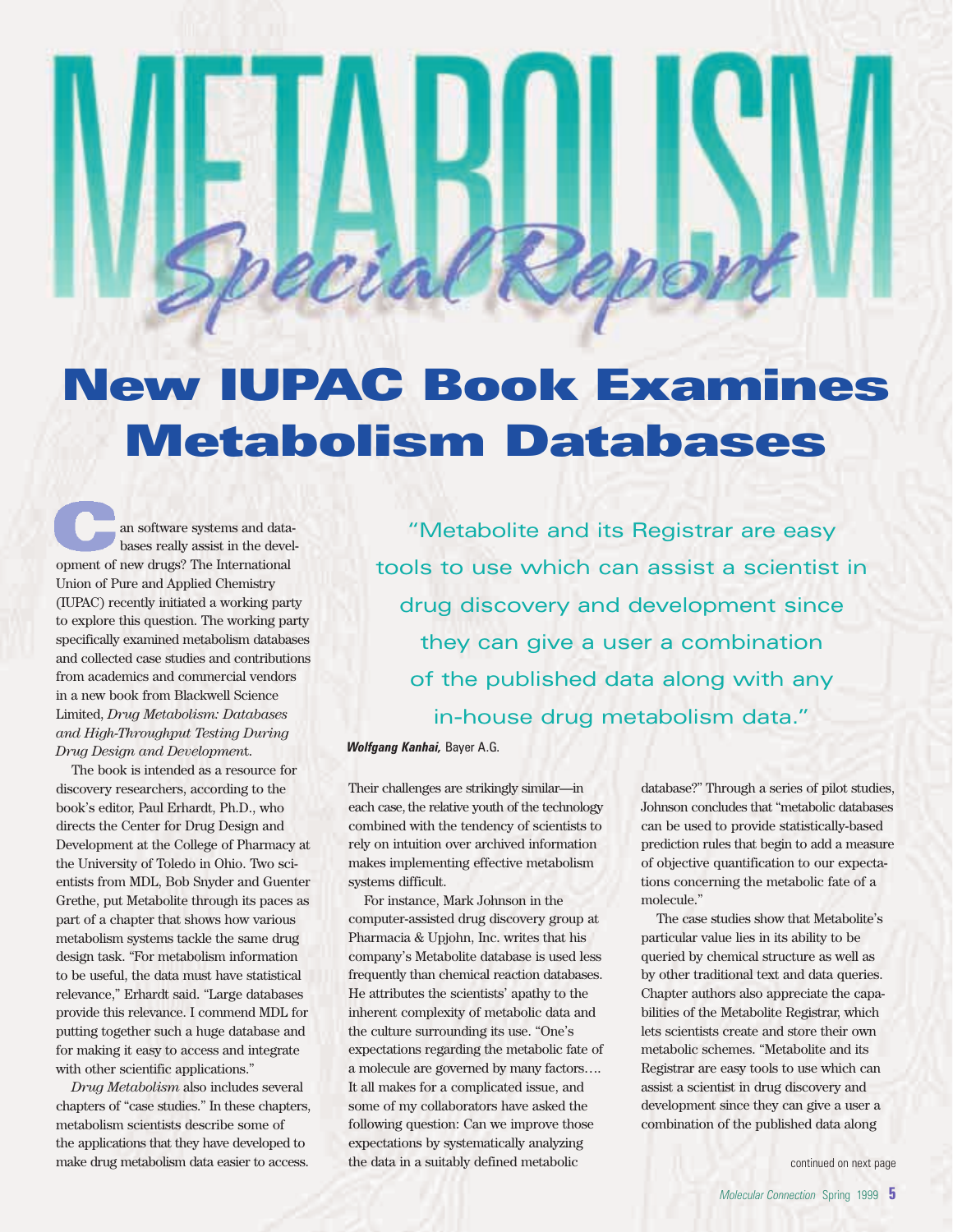<span id="page-1-3"></span><span id="page-1-1"></span><span id="page-1-0"></span>



*Figure 1: [Query molecule](#page-1-1) 1.*

"Metabolic databases can be used to provide statistically-based prediction rules that begin to add a measure of objective quantification to our expectations concerning the metabolic fate of a molecule."

<span id="page-1-2"></span>*Mark Johnson,* Pharmacia & Upjohn, Inc.





[writes Wolfgang](#page-1-3) Kanhai of Bayer A.G.

Erhardt hopes that his book will inspire further interest in making metabolism information more widely available to researchers around the world. "The one thing that was abundantly clear to me at the book's completion was that the metabolism field needs a publicly available human metabolism database," Erhardt said. "Such a system would both complement and validate the information contained in commercial and proprietary systems."

The Center for Drug Design and Development has already begun collaborating with the International Union of Pharmacology to collect metabolism information from worldwide sources, including underrepresented populations."We are simply trying to advance this field," Erhardt said. "To the extent that I can make this happen or see it happen in somebody else's hands, I will be very pleased."

The portion of the textbook illustrating Metabolite's performance has been excerpted below with permission from Erhardt, Blackwell Science, and IUPAC. The discussion of the problem, along with the summary, are the author's. The Metabolite discussion has been edited for length and some of the structures have also been edited for clarity. A full description of the searches conducted and the results can be found in the text. To order a copy of *Drug Metabolism*, visit the IUPAC Web site at *http://www.iupac.org* and navigate to their latest publications.

# **The Problem**

To explore and compare their versatility with regard to the design of prodrugs and codrugs, each of the available database vendors was contacted to examine the same query molecule **1** (see Figure 1) relative to the following set of three questions:

- **1)**What metabolic reactions might be relied upon to produce the query molecule from any type of prodrug precursor?
- **2)**What metabolic reactions might be expected to occur on the query molecule itself?
- **3)**Can anything be indicated about the associated rates for metabolic production of the query molecule versus its metabolic clearance?

## **Some Answers**

To identify potential prodrugs of **1** the 'Metabolite Browser' was employed (1). This program allows searching the database